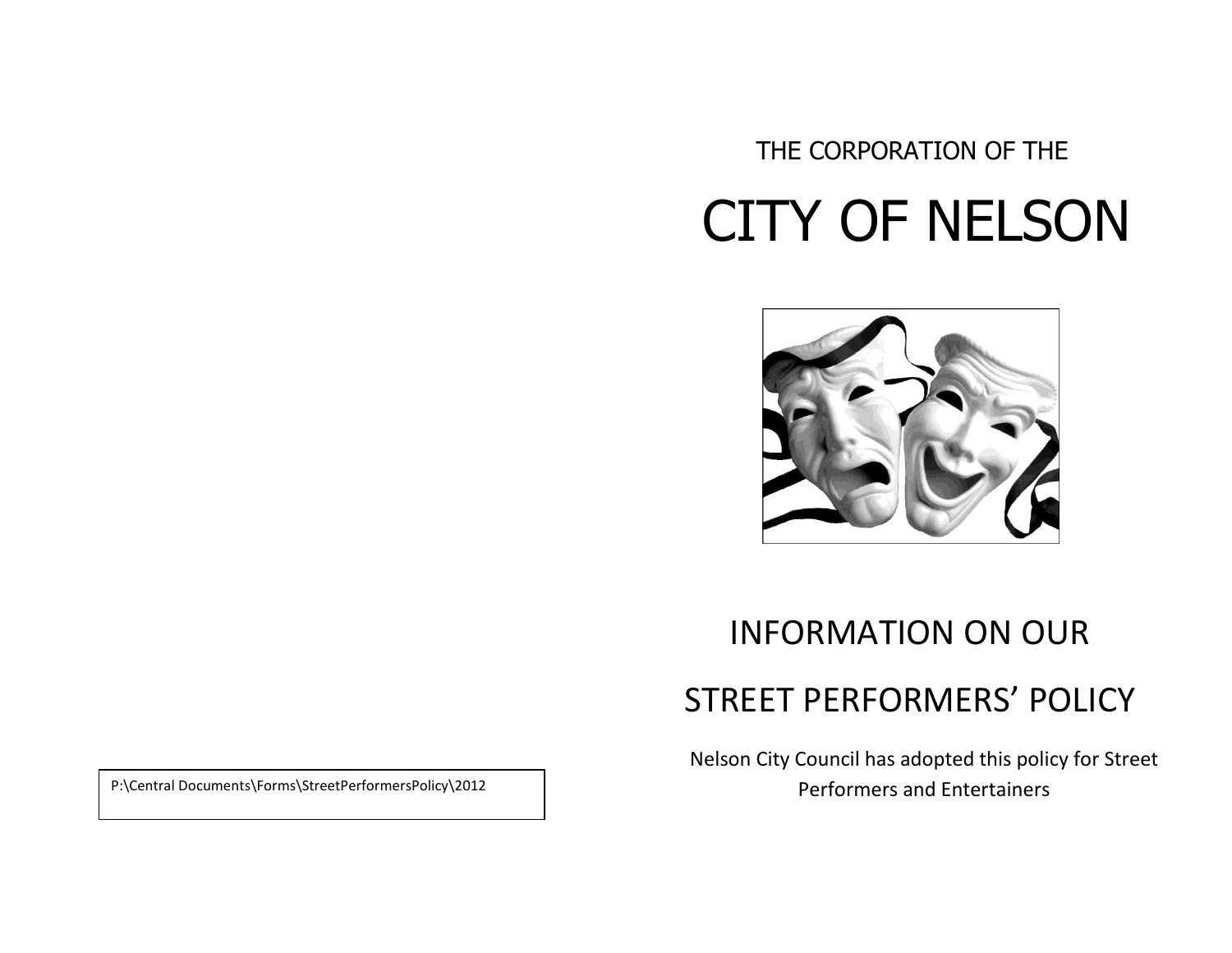### **POLICY:**

Street Performances and other like entertainment, including the use and playing of musical instruments, are welcomed in the downtown core of Nelson which has been designated a LICENSED PERFORMANCE AREA (such area shall be defined in Schedule "A" of the Noise Control By-Law). Any and all locations in the area shall require a license or permit to perform.

Performers and Entertainers wishing to perform in the Downtown Licensed Performance Area shall first obtain a Street Performers Annual or Temporary Permit as required under the "Business License By-Law" and this policy.

Performers and Entertainers wishing to use any location in the Designated Area must first complete the necessary liability waiver document for the City of Nelson. Street Performing and Busking are not permitted downtown other than as outlined in this policy.

#### **PURPOSE:**

City Council recognizes that the performing arts is an integral part of Nelson's uniqueness as a whole community and this policy attempts to provide a balance between the needs of street performers and entertainers, the residents of the City and the business community and residents in the downtown core.



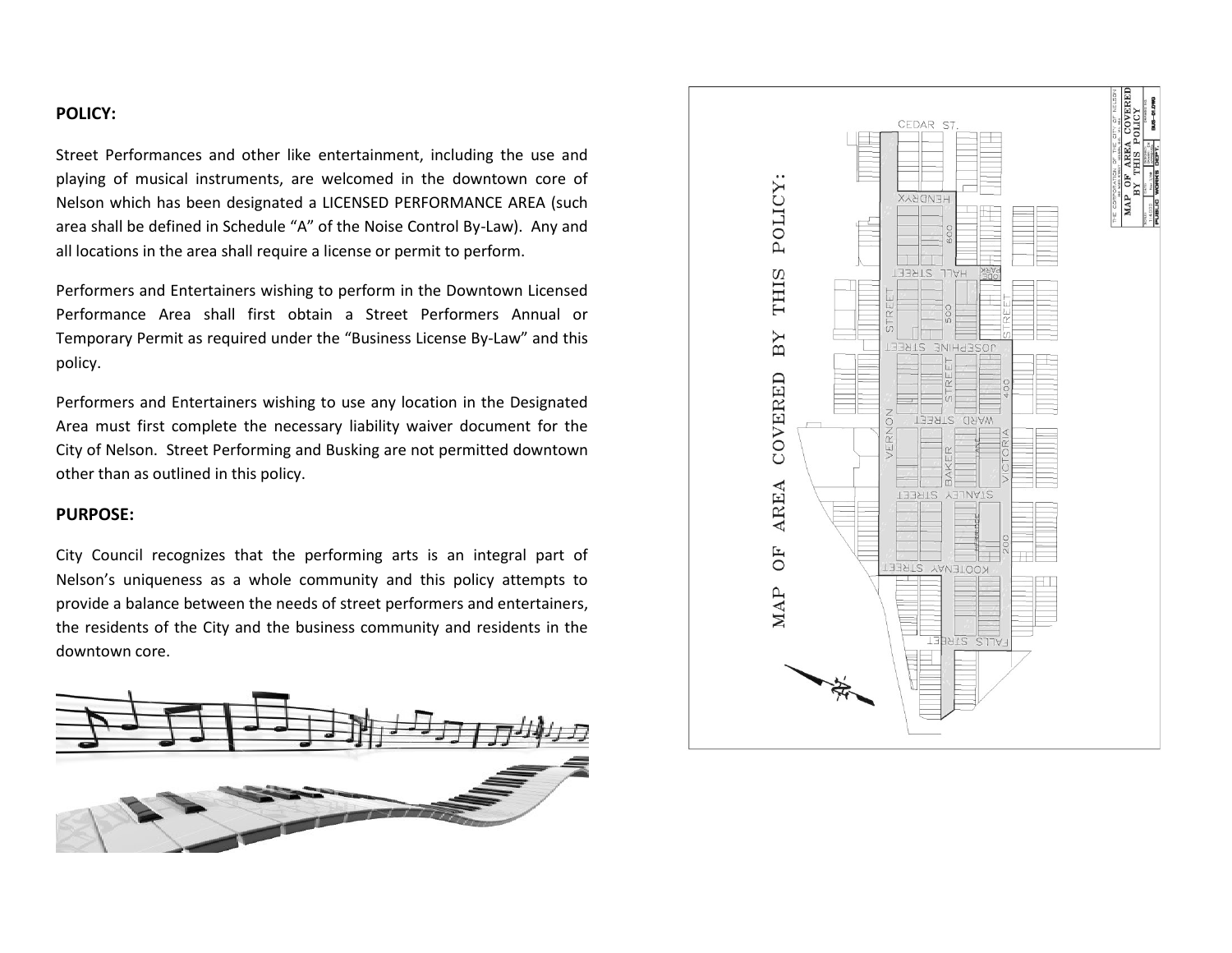#### **PROCEDURE:**

1. The Annual and Temporary Permit fees payable with respect to Street Performing shall be in accordance with the schedule of fees as prescribed in the Business License By-law and this policy. All applications for an Annual or Temporary permit will include the following Code of Conduct which must be signed and agreed to by the applicant:

*Street Performer's and Entertainer's Code of Conduct:*

- *a) Entertainers will not perform so close to another performer as to interfere with the other's performance;*
- *b) Entertainers must locate themselves in such a way that their audience does not obstruct the flow of pedestrian traffic or any business entrance.*
- *c) Entertainers will respect the right of businesses to operate without undue disturbance by entertainment outside their premises.*

2. Temporary Permits may be obtained the Nelson Police Department by completing the necessary application and paying a \$5 per day for a maximum of three (3) days in any calendar year. Street Performers wishing to play for longer periods must obtain a Street Performer's Annual Permit. The annual fee is \$30.00.

3. Any act, include a duo or group, shall require one license or temporary permit, subject to the City of Nelson reserving the right to limit maximum number of performers to be included in any one license or temporary permit.

4. An Annual or Temporary permit issued under this policy is not transferrable and must be displayed by the Performer at all times while performing.

5. Performers and entertainers shall sign a liability waiver form with the City of Nelson prior to receiving a permit issued by the City.

6. Performers and entertainers must abide by all the Municipal By-laws and all Federal and Provincial statutes and regulations while performing.

7. The City shall have the right to refuse to grant, to suspend or to terminate any annual business license or temporary permit issued with respect to any Street Performing in accordance with the provisions of The Local Government Act, the Business License By-law, the Noise Control Bylaw or this policy.

8. Amplification of performances and the use of drums are not permitted, except by special permission of the City Manager, which will not be granted unless the performer has submitted a written letter signed by the businesses affected stating they have heard the instruments and have no objections to them. Further, on any complaint about the amplification or drums, the City Manager will revoke this permission

9. Performers and Entertainers must be of good conduct and character while performing.

10. Performances and Entertainment are permitted in the Licensed Performance Area from 10:00 a.m. to 9:00 p.m. seven days per week.

11. Performers and Entertainers shall not occupy any location for more than one hour at a time in any four-hour period.